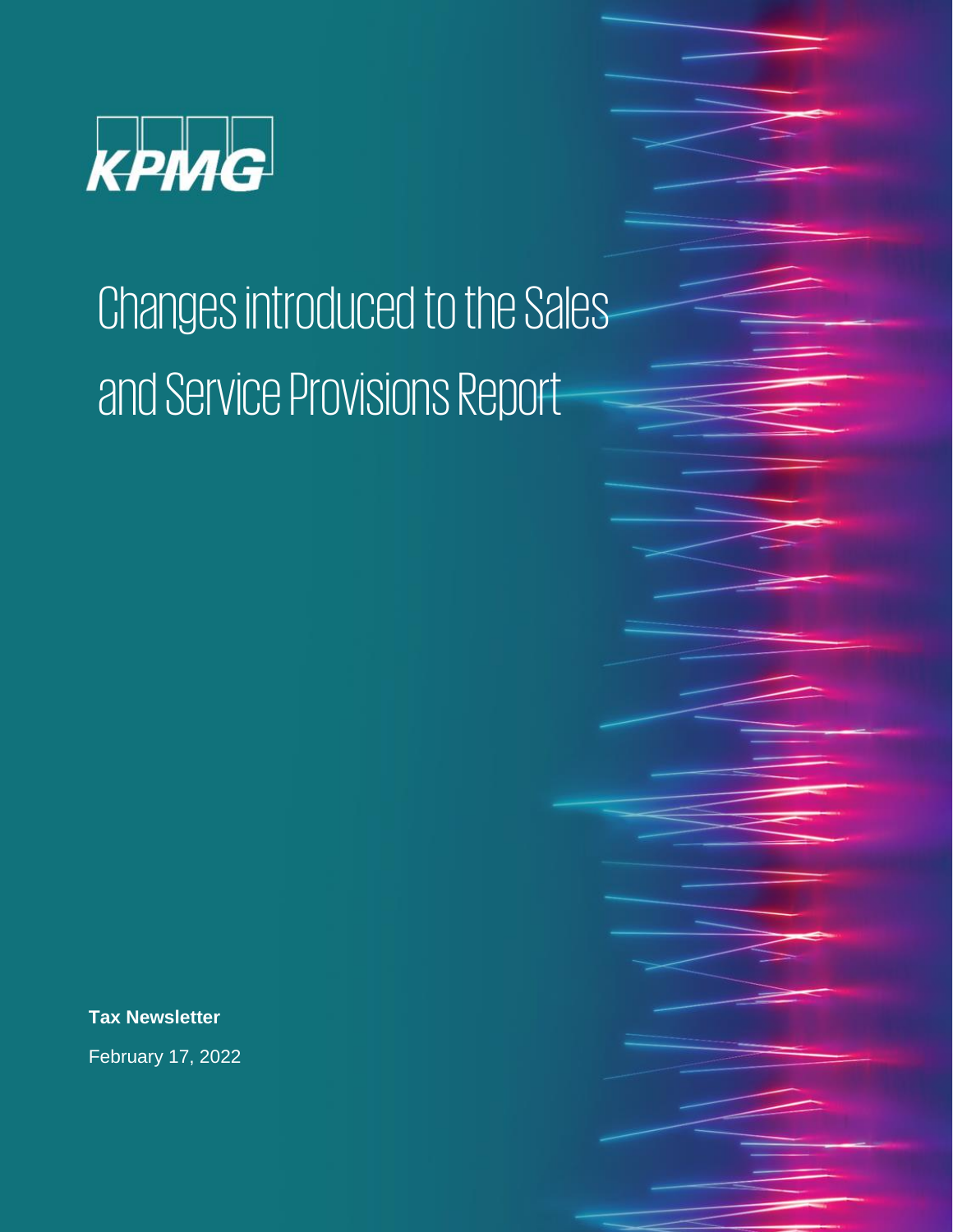## Changes introduced to the Sales and Service Provisions Report

On October 27, 2021, Resolution No. 201-10011 of October 20, 2021 was published in Official Gazette No. 29406-A, "By means of which the Sales and Services Report or Form No. 1027 is implemented."

The obligation to file this report monthly, reaches all taxpayers who according to the income tax return filed for the immediate year end close of the date in which the obligation of file this report is created, disclosed revenues above 1 million dollars, or have possessed over 3 million dollars in assets.

According to Resolution No. 201-10011, the first filing of this report, corresponds to the month of January of 2022, which must be submitted no later than the last day of the following month to report.

On February 8, Resolution No. 201-0743 published in Official Gazette, whereby Resolution No. 201-100011 is amended to include the following changes:

- Exclude from the obligation to file this report to those who are not ITBMS taxpayers, as well as those who are not taxpayers but had paid the tax for reasons other than business (eventual operations).
- The due date to file the first report is extended until July 2022, for taxpayers engaged in banking, insurance, and reinsurance activities, duly authorized by the regulatory authorities.
- In the case of taxpayers who applies for the Electronic Invoicing System of Panama (SFEP):
	- ― The extension applies only for successive full periods and for up to 120 days after the filing of the SFEP adoption affidavit.
	- ― The term of the obligation to file the sales and provision of services report commence before or during the ten (10) days following the expiration of the term of the extension.

For taxpayers who do not qualify for the extension, the deadline for submitting the report for the month of January remains until the last day of February.

The Resolution No. 201-0743, reiterates that the sanctions for not filing the report will be governed by the provisions of article 756 of the Tax Code, which establishes sanctions between US\$1,000 and US\$5,000, in case of being the first time. If the situation of recidivism is realized, the fine will range between US\$5,000 to \$10,000.

Finally, it is established that the amendments of the forms, voluntarily by the taxpayer, or in cases where it is required by the General Directorate of Revenue because of inconsistencies in the information, will not carry fines.

As of the date of this edition, the downloadable file to submit the sales and service provision report is already available in the e-tax report's module using the taxpayer credentials in the tax authority website with the NIT. In addition, an instruction manual has been posted in the tools section of the website of the Directorate General of Revenue.

If you have any questions, you can contact the Partner or Manager in charge at KPMG in Panama.